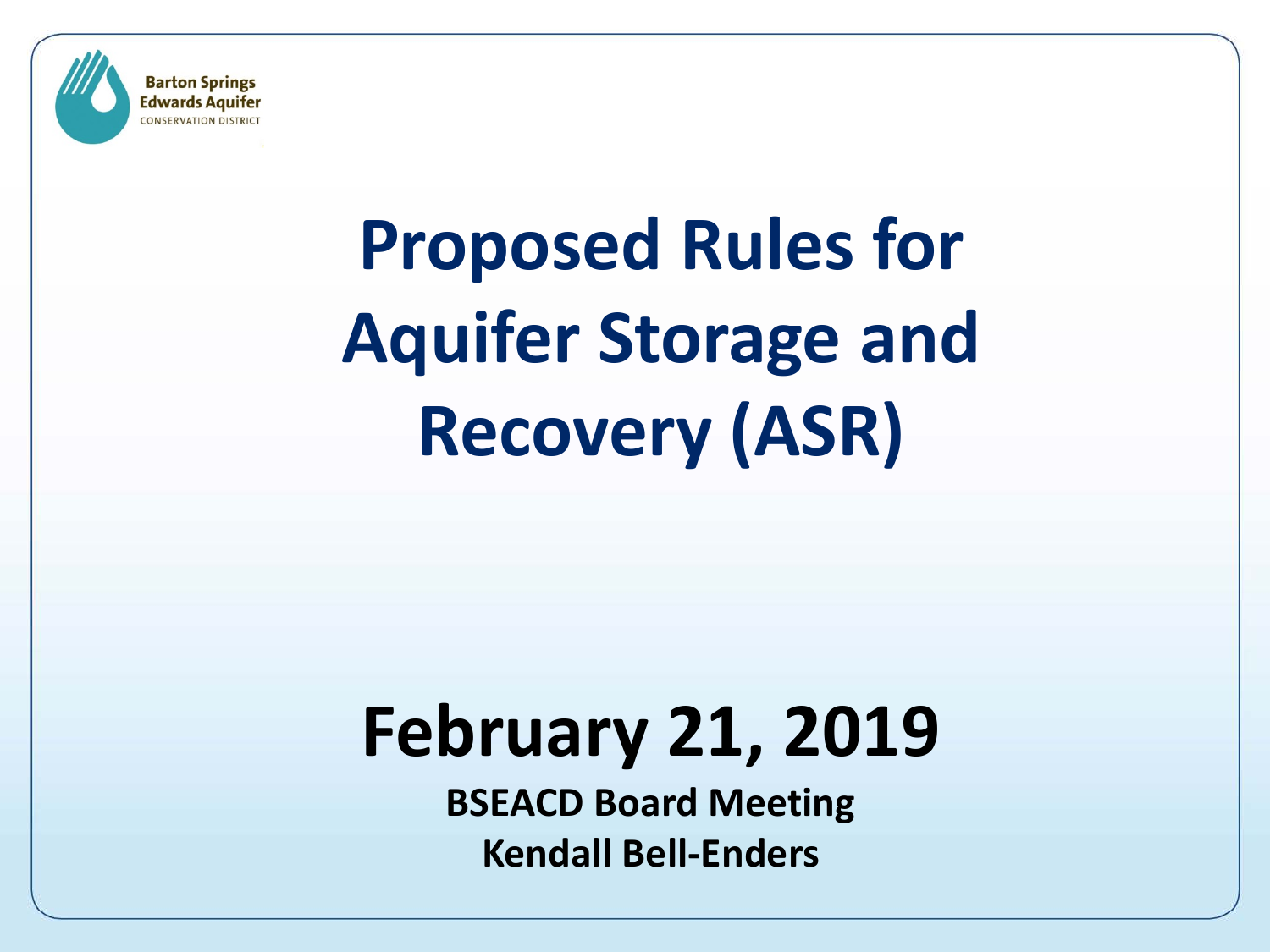

## **Activity to Date**

#### **84th Legislative Session 2015**

- o HB 655 amended Water Code and removed authority over ASR injection away from GCDs and over to TCEQ, which is the agency with exclusive authority to regulate ASR injection.
- o HB 655 established that certain Districts' ability to regulate ASR is unaffected if they have existing authority under their enabling legislation (BSEACD exempt).
- o HB 3405 amended the District enabling legislation to provide BSEACD with jurisdiction over ASR Recovery Wells.
- o HB 655 established a comprehensive framework for the authorization of ASR projects by TCEQ.

#### **Working Meetings with TCEQ**

- o Met with TCEQ staff (application process, interpretation of rules)
- o Met with TCEQ Management Team (legal positions, statute interpretations)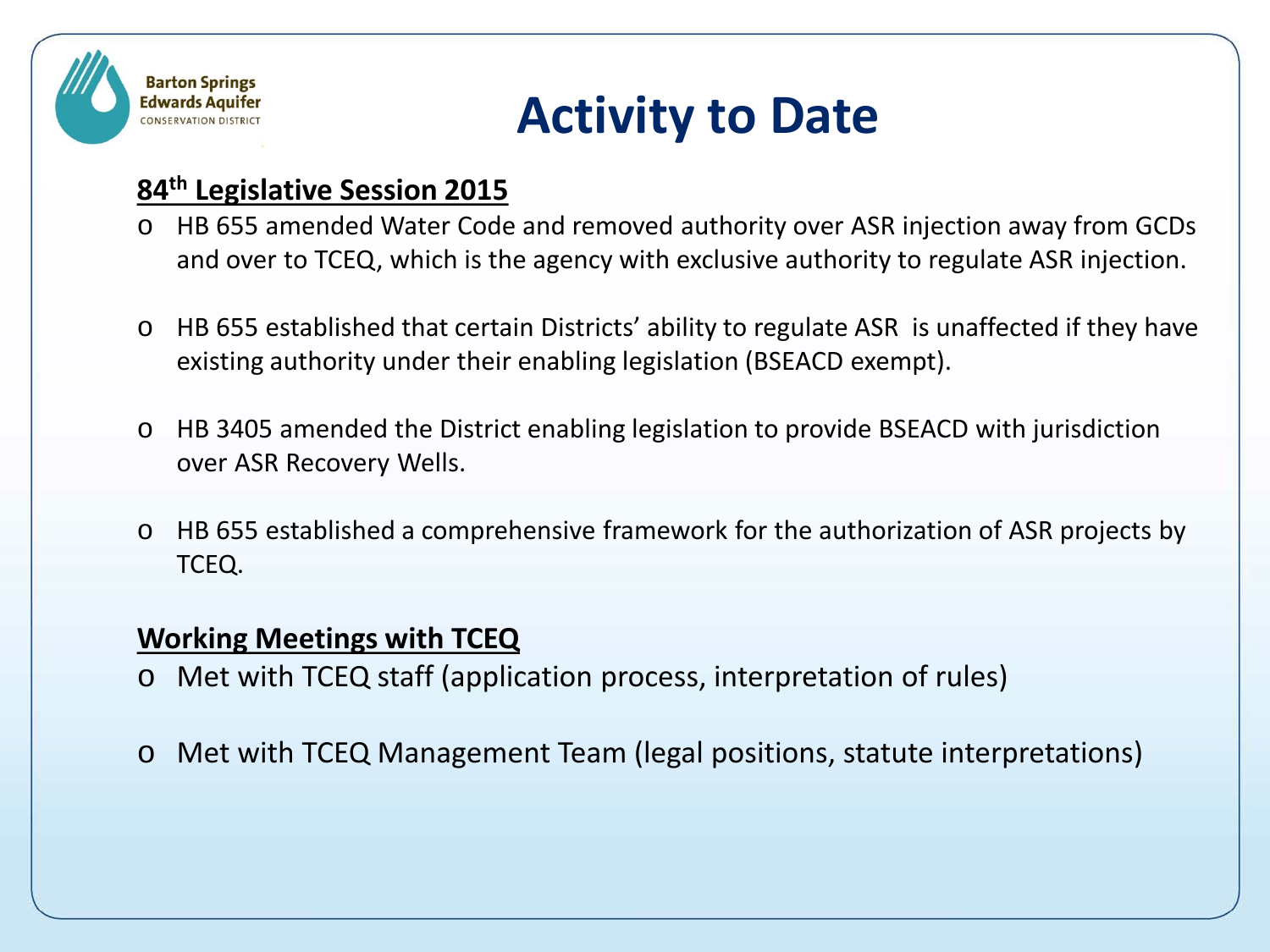

## **Activity to Date**

- August 10, 2017 Concepts to the Board
- December 13, 2017 ASR Technical Workshop - ASR experts and stakeholders (15 attendees)
- August 23, 2018 Board Rules Committee Meeting
- September 13, 2018 Concepts to Board
- February 5, 2019 Board Rules Committee Meeting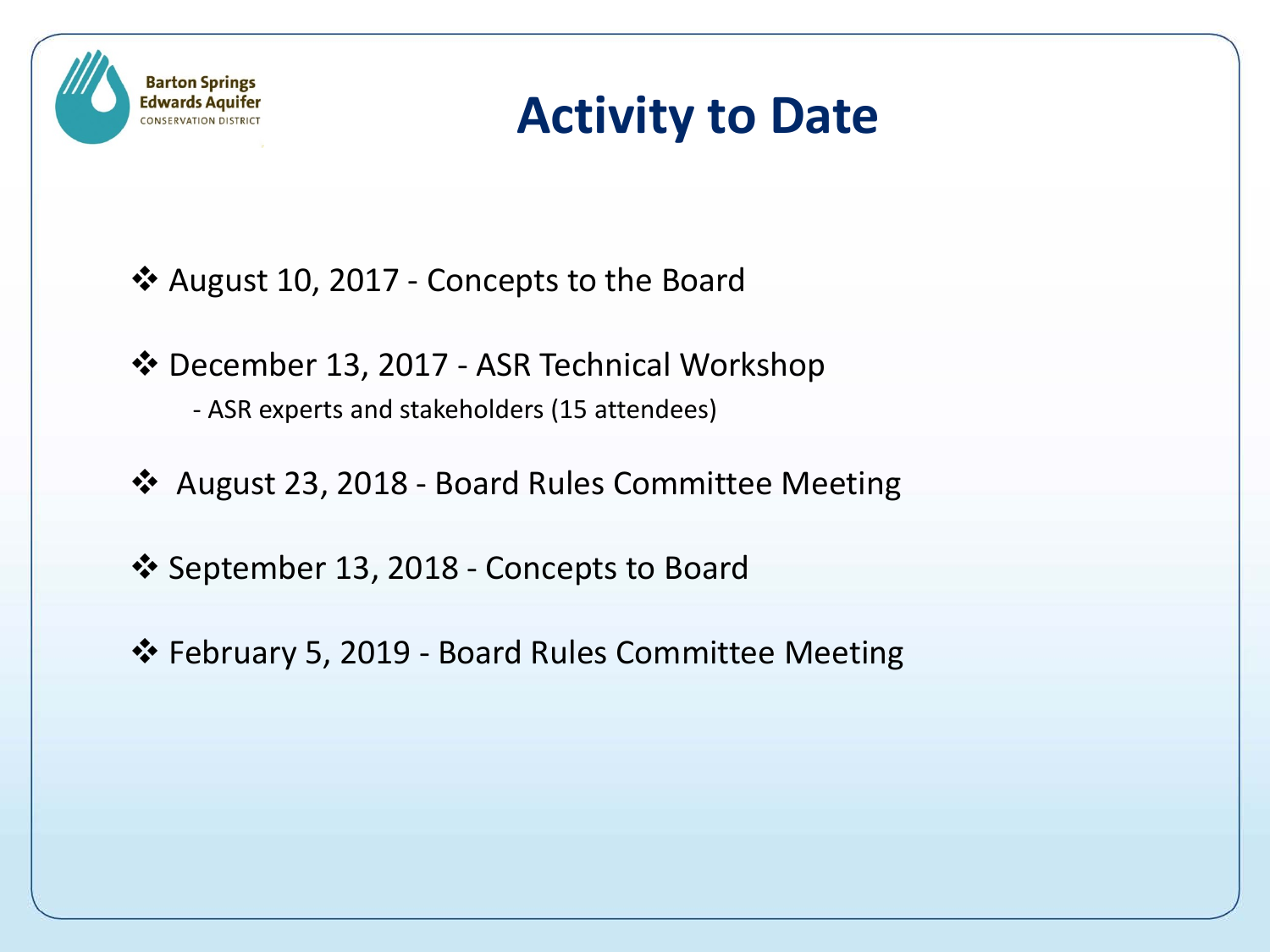

#### **Goals and Objectives of the ASR Rulemaking:**

- 1. Consistency with TCEQ ASR rules
- 2. Clearly demonstrate our limited authority over "recovery"
- 3. Encourage and support ASR projects
- 4. Obtain adequate detail and information to understand the proposed ASR project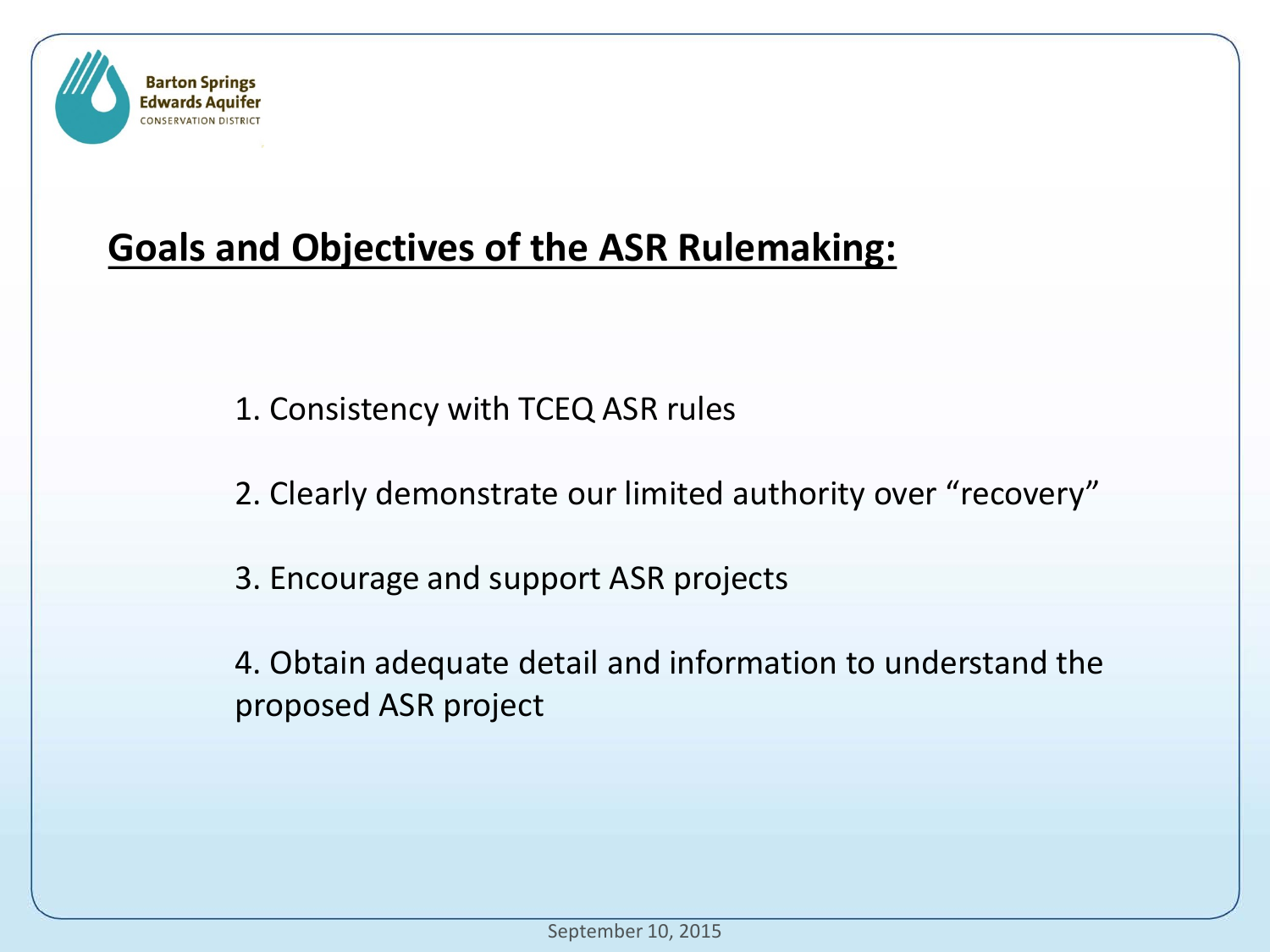

# **Outline**

- **Definitions**
- Application Checklist (Well Drilling and Source and Recovery Permits)
- Hydrogeologic Report and Observation Wells
- Permit Amendments
- Saline Zone Requirements
- ASR Pilot Test
- Saline Edwards MAG/DFC
- Class D Conditional Permits
- Aquifer Storage and Recovery (new section)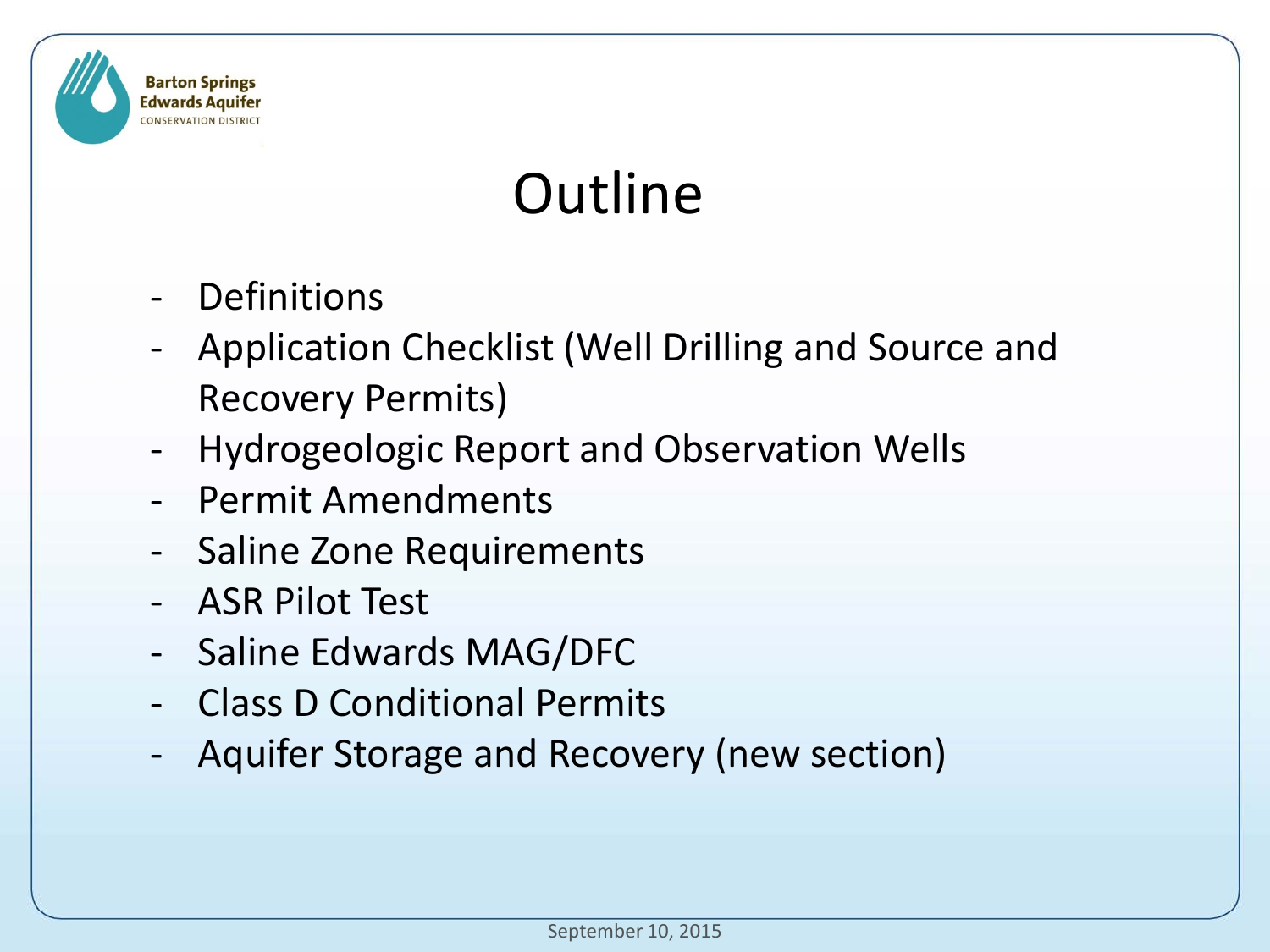

### **Definition of Terms pg. 6-26**

### Recovery, Recharge, Storage

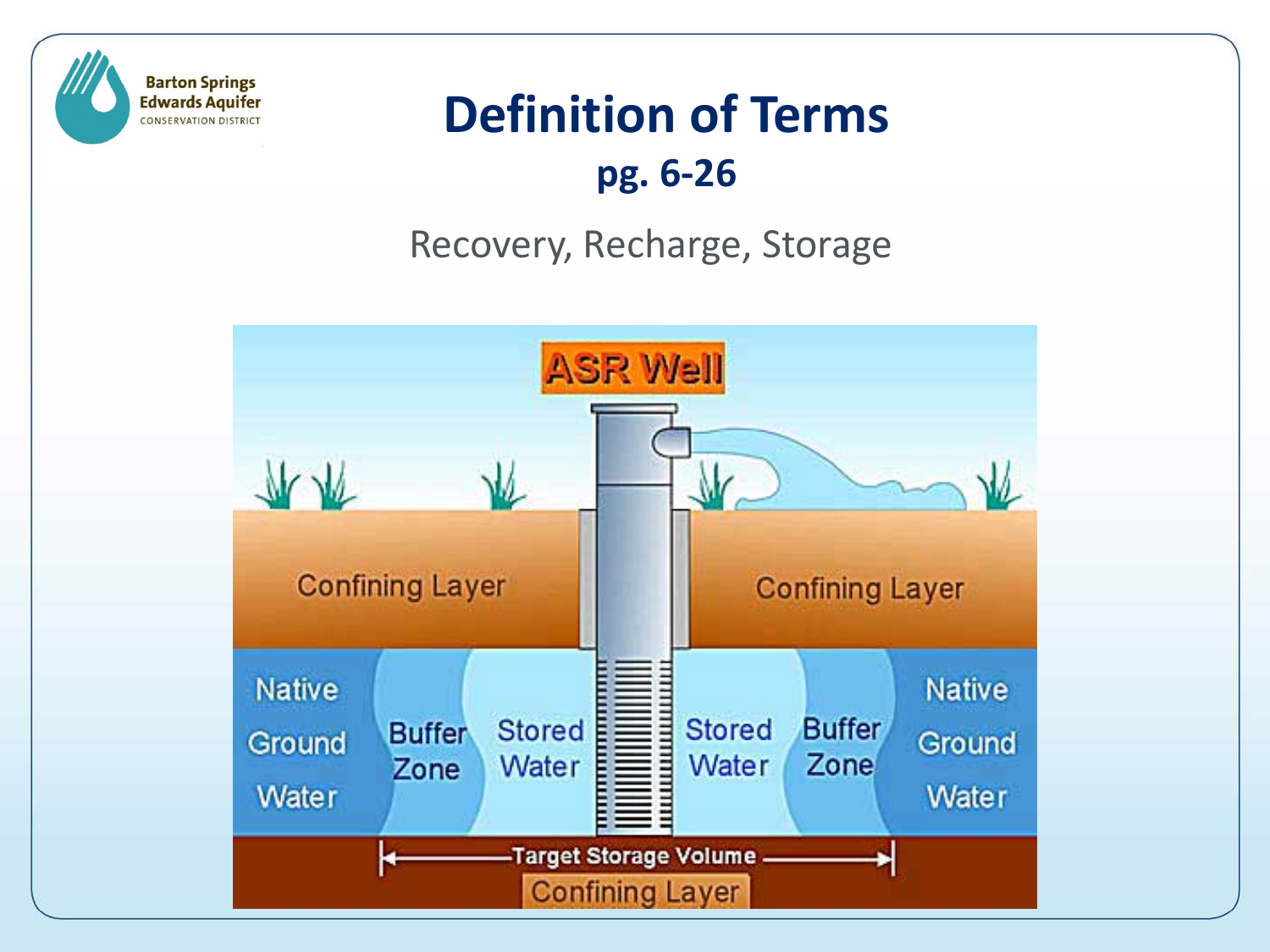

## **ASR Permit and Drilling Applications pg. 43-49**

#### **ASR Recovery Well (New Well Drilling Authorization)**

- Description of project operational design and well completion
- o ½ mile radius notice requirement

**Source and Recovery Permit** *will authorize two things: 1) the production of Class D source water for the purpose recharging water and 2) the recovery of stored waters*

#### **Application Checklist for a Source (Production) and Recovery Permit**

- o Site location maps
- o Class D production permit volume
- o Site configuration
- o Project operations and demand
- o Recoverability Analysis
- o Hydrogeologic Report
- o Accounting and Monitoring Plan
- o TCEQ authorizations
- o Tiered notice requirement

#### **Source and Recovery Permit Certificate**

- o Conditional Class D Edwards Production Volume
- o Recovery %
- Permit Term (1 yr)
- o Recharge Source
- o Permit Conditions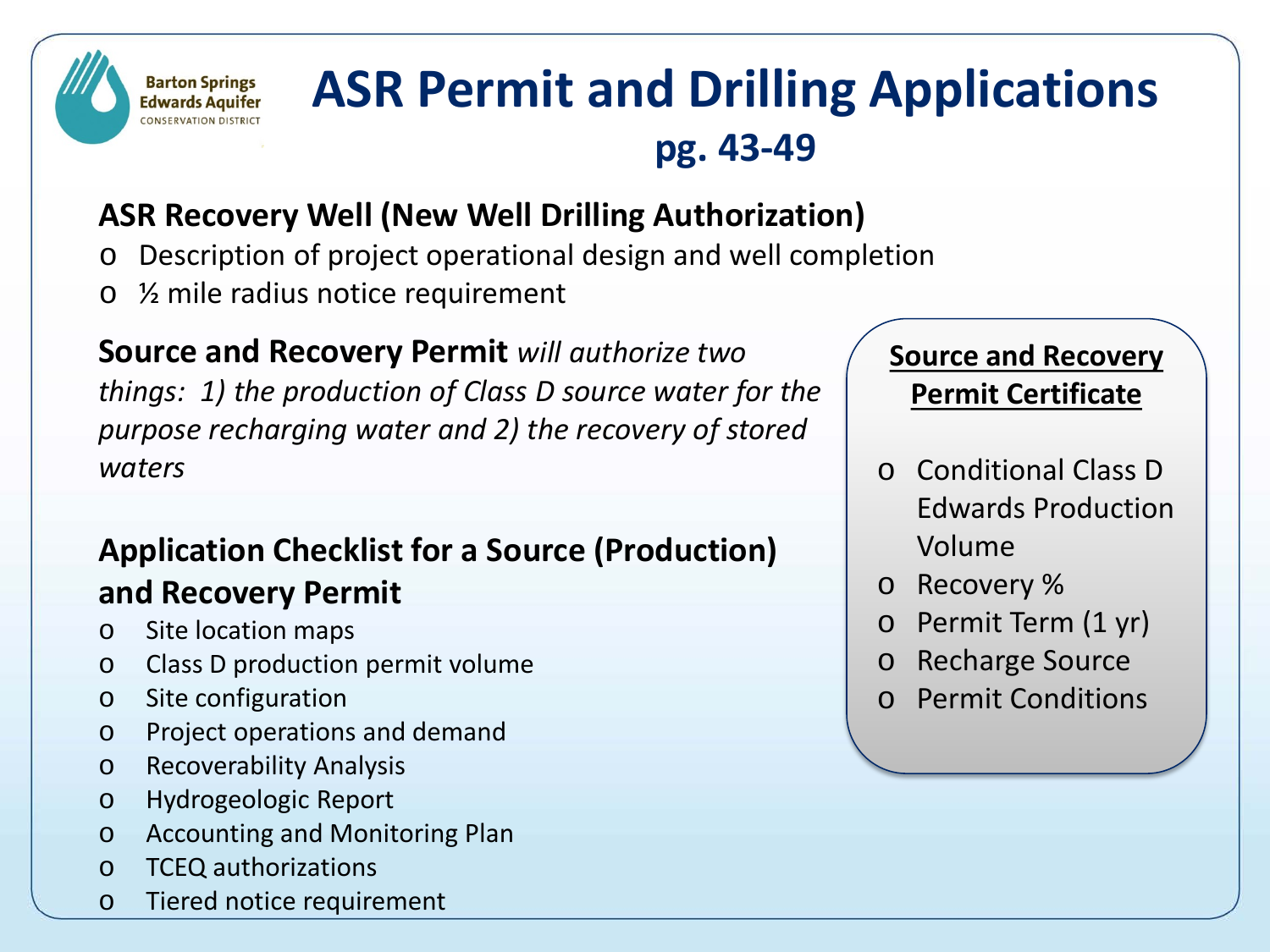

# **Hydrogeologic Report and Observation Wells pg. 57-58**

- o Hydrogeologic report required
	- Unreasonable impacts/interference
	- Add ASR section to guidelines
- o Observation well(s) will be required for Tier 3 (> 200 M/year) target storage volumes. The location and completion of the observation well(s) shall be coordinated with District staff.
- o For smaller production volumes, additional water quality monitoring may be required in lieu of installing observation wells.

# **Permit Amendments pg. 76**

o Changes to Source and Recovery Permit will be considered a minor amendment unless for total storage volume or recoverable amount increases beyond 20%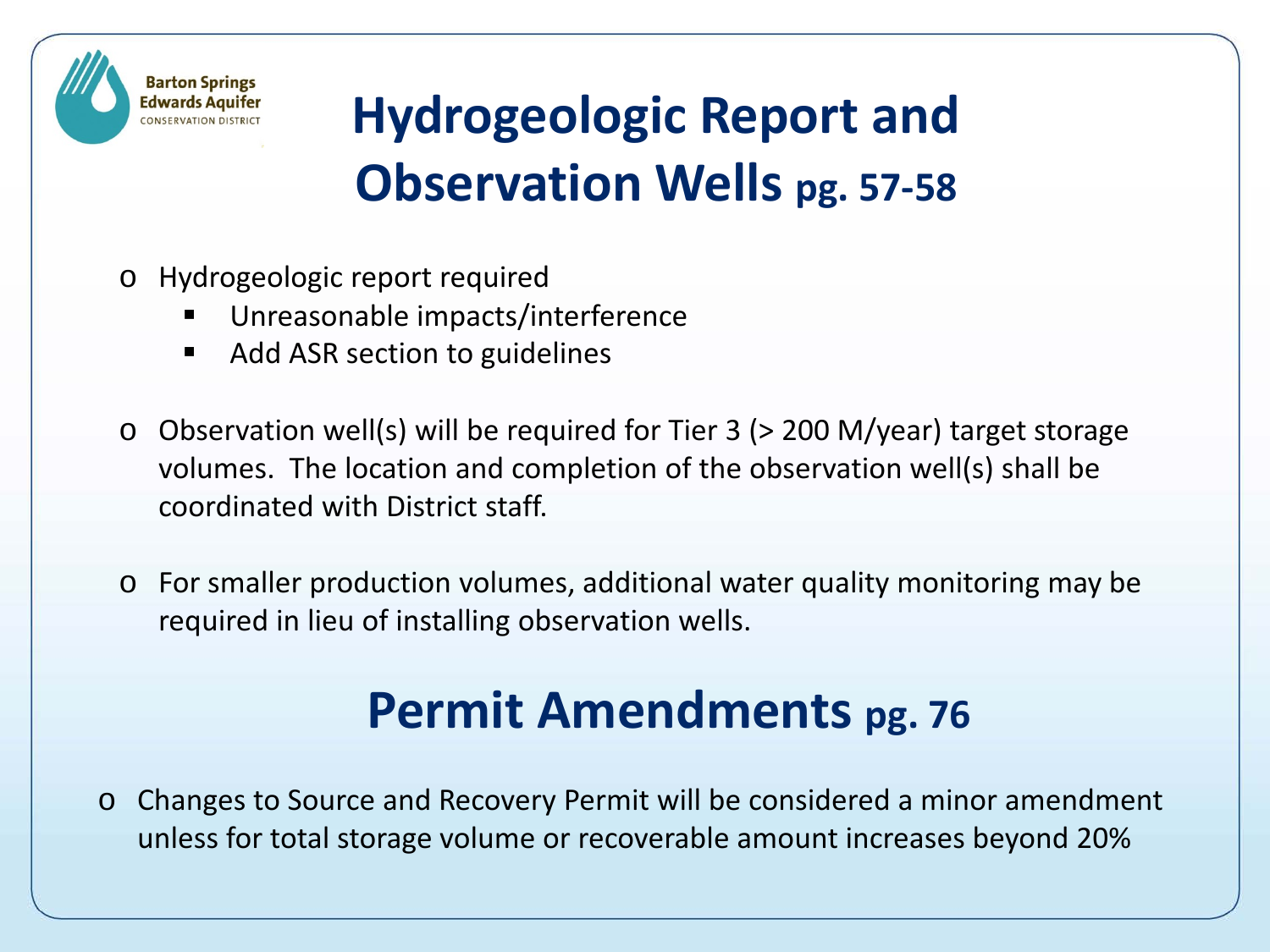# **Saline Zone Requirements**

**Barton Springs Edwards Aquifer CONSERVATION DISTRICT** 

**pg. 85-87 No new wells in 3 mile radius of BSZone Volumes Produced Buffer Spacing Requirement from 1,000 mg/L TDS boundary (Freshwater from a Production or – Saline Water Interface) Barton Springs Recovery Well** Austin **Zone 1** < 2,000,000 gpy  $\bullet$  No buffer spacing requirements Three mile from other wells. buffer • **These volumes are allowed in all parts of the Saline Edwards Zone.** Half mile buffer mit Airport A spacing buffer is required from the **Zone 2** 2,000,000 to Saline Boundary -One mile buffer (1,000 mg/L TDS) <300,000,000 gpy following: • Other wells that produce > 2 MGY - the new well must be spaced at least ½ mile apart • **Boundary interface - ½ mile or**  Hays **more away.**  $T620$ Creativor **Zone 3**  $\vert$  > 300,000,000 gpy  $\vert$  A spacing buffer is required from the following: • Other wells that produce > 2 MGY Mustang I - new well must be spaced at Mountain Cit least ½ mile apart • **Boundary interface - 1 mile or more away.**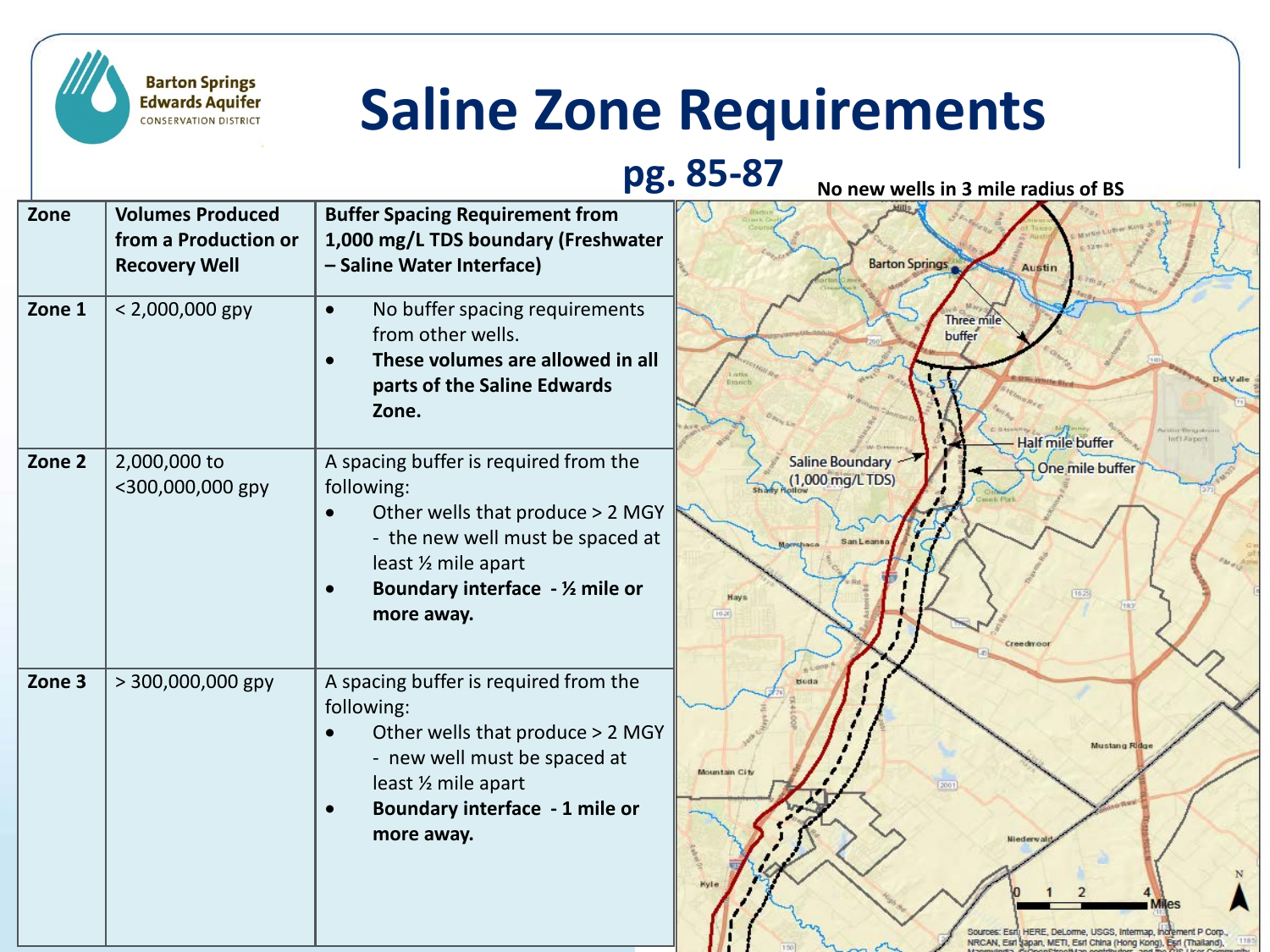#### **Barton Springs General Permits – ASR Pilot Test Permit Edwards Aquifer pg. 99-102**

*Authorizes temporary production and recovery of groundwater for testing*

#### **Checklist**

o Nature/Purpose, Site Location, Volume, Testing Work Plan, Accounting Plan, Related Authorizations

#### **Conditions and Requirements**

- o Volumes can be produced during Drought Stages 1 and 2. No volumes shall be produced from Stage 3-5.
	- Variances may be allowed
- o Recovery is allowed during any drought stage.
- o Volume **shall not exceed 30 million** gallons per authorization.
	- Volumes over **10 million gallons** will be accessed the a production fee (\$0.17/1000 gallons)
- o 2 year authorization**; one** authorization per well field
- o Monthly volume reporting
- o 1 year status and final summary Report
- o Compliance with TCEQ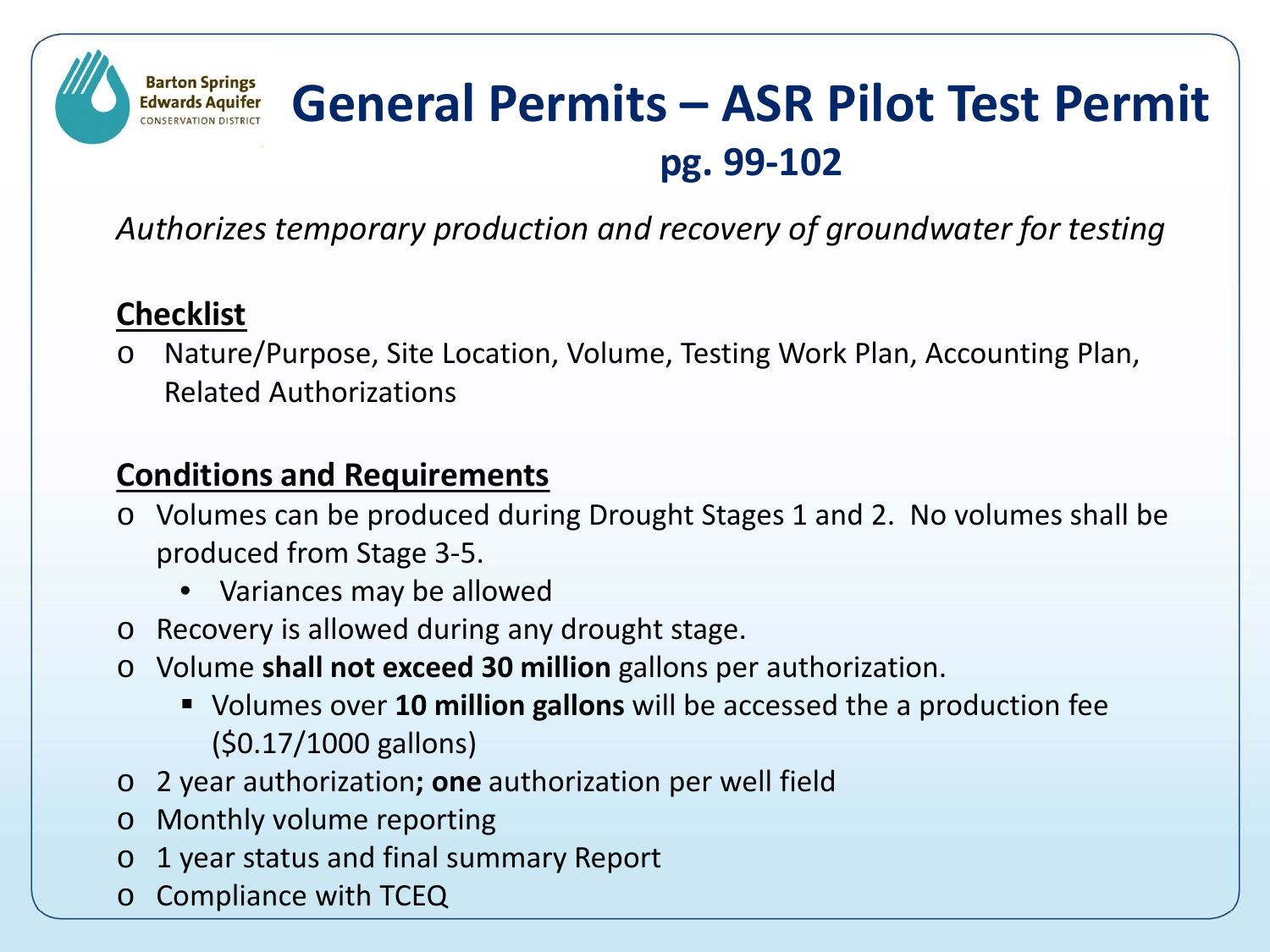

# **Saline Edwards MAG/DFC pg. 105**

- o GMA 10 DFC no more than 75 ft of regional average potentiometric surface drawdown due to pumping when compared to pre-development conditions.
- $\circ$  MAG 3,799 acre/ft year
- o Changed in last round 2015/2016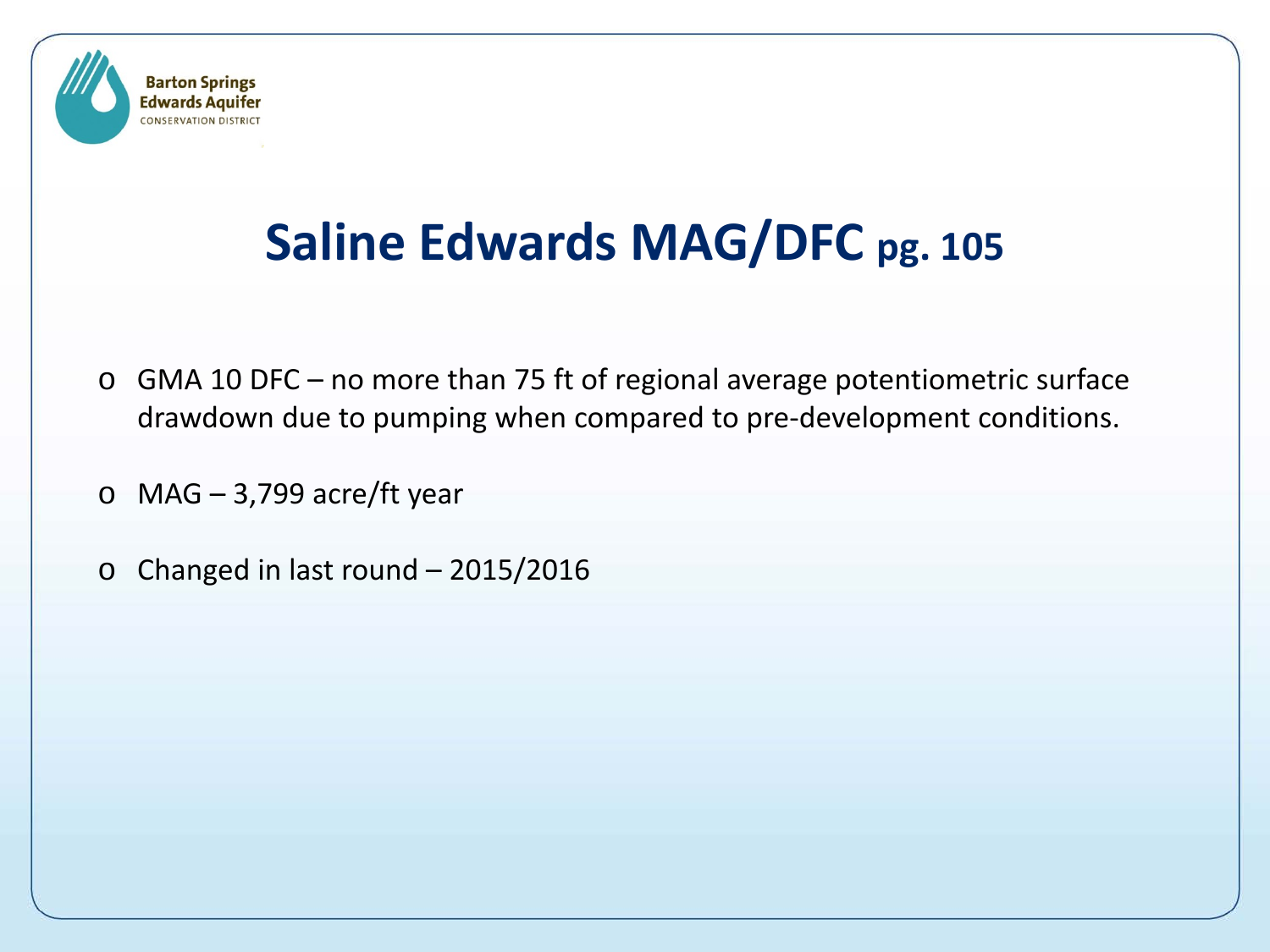

# **Class D Conditional Permits pg. 108**

- o 2 cfs (472 MG/Y) for fresh Edwards available for ASR projects where stored water is recovered and used to supplement Freshwater Edwards supplies during District-declared drought or for supply management in times of need.
	- Allows for broader scope and possible applications of ASR and Class D production
- Production of Edwards Class D is curtailed 100% during District-declared drought.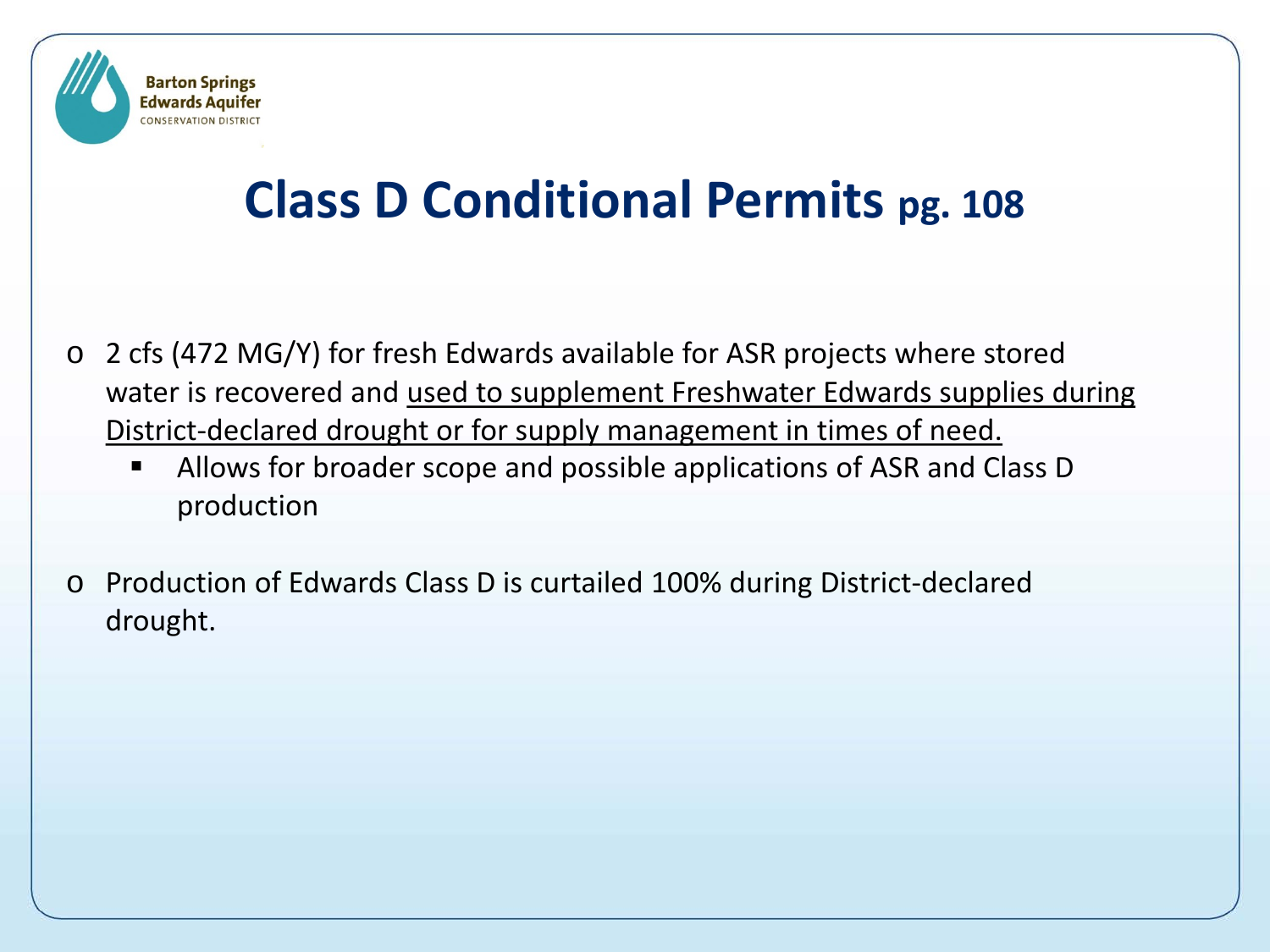## **3-1.26 Aquifer Storage and Recovery pg. 111-115**

#### **Permissible Sources of Water for Recharge**

- o ASR injection into or through the Edwards must comply with TCEQ Rules
	- 331.19 Edwards Rules Unaltered Edwards groundwater
	- Other: 331.186 TCEQ ASR rules
- o District Groundwater Permits for Recharge and Storage
	- Conditional Class D Fresh Edwards
	- Historical Fresh Edwards and Trinity
- o Non BSEACD Permits shall cooperate and comply with other entities rules

#### **Well Construction Standards**

**Barton Springs Edwards Aquifer CONSERVATION DISTRICT** 

- o Shall comply with District and TCEQ standards
	- Non-corrosive casing/elements
	- Grout from bottom of casing to surface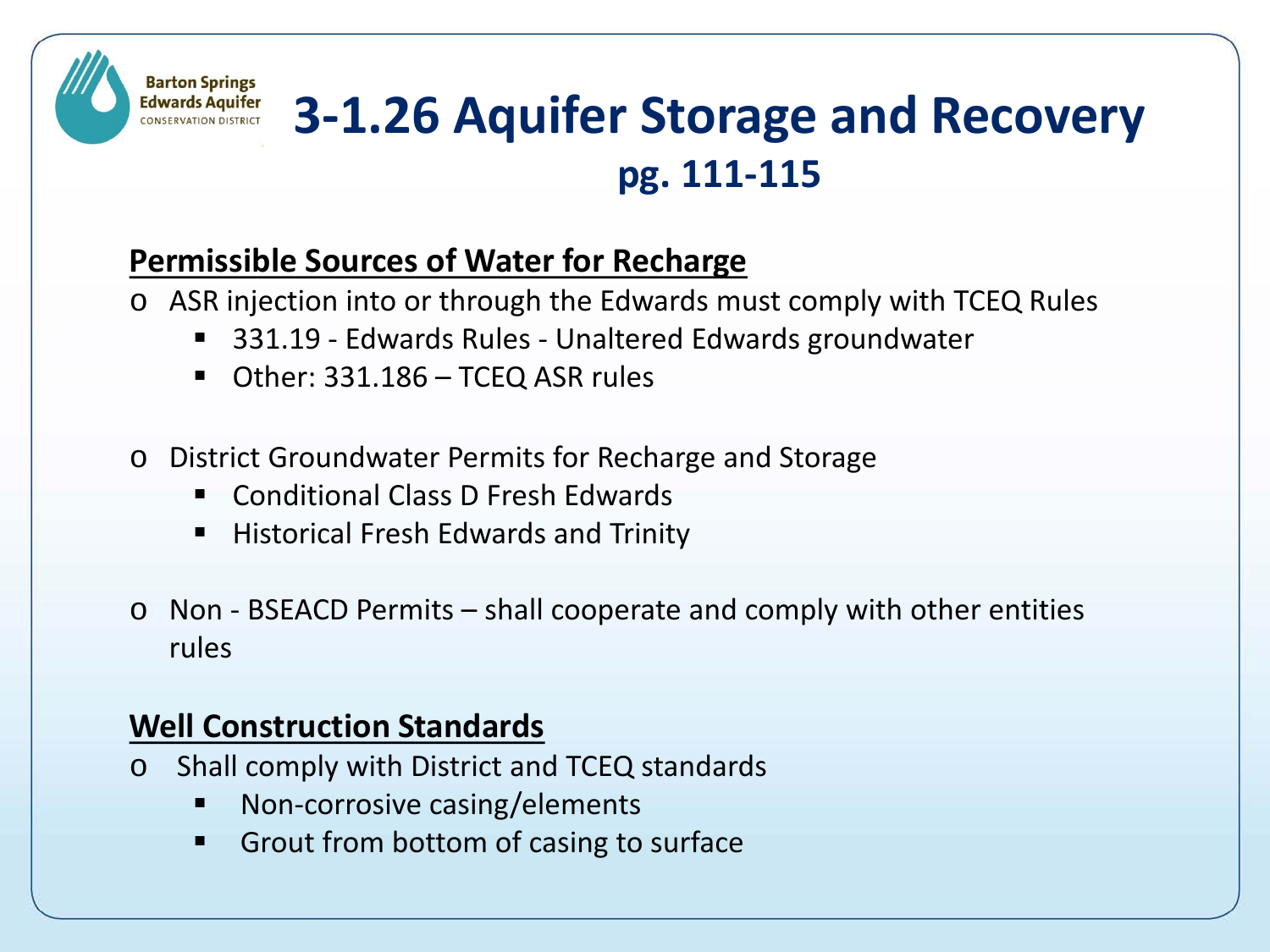

#### **Site Location**

- o ASR wells associated with single well field shall be located:
	- Within continuous boundary on one parcel, or
	- Within two or more adjacent parcels under common ownership, lease, agreement, or contract

#### **Authorization of ASR Recovery**

- o Applicants must complete a recoverability analysis and report shall be submitted with application
- o District will authorize a recoverable amount as determined by the analysis
- o Permittee cannot recover more than the authorized recoverable amount. If so, must have permit for native groundwater
- o Recovery is not subject to drought curtailments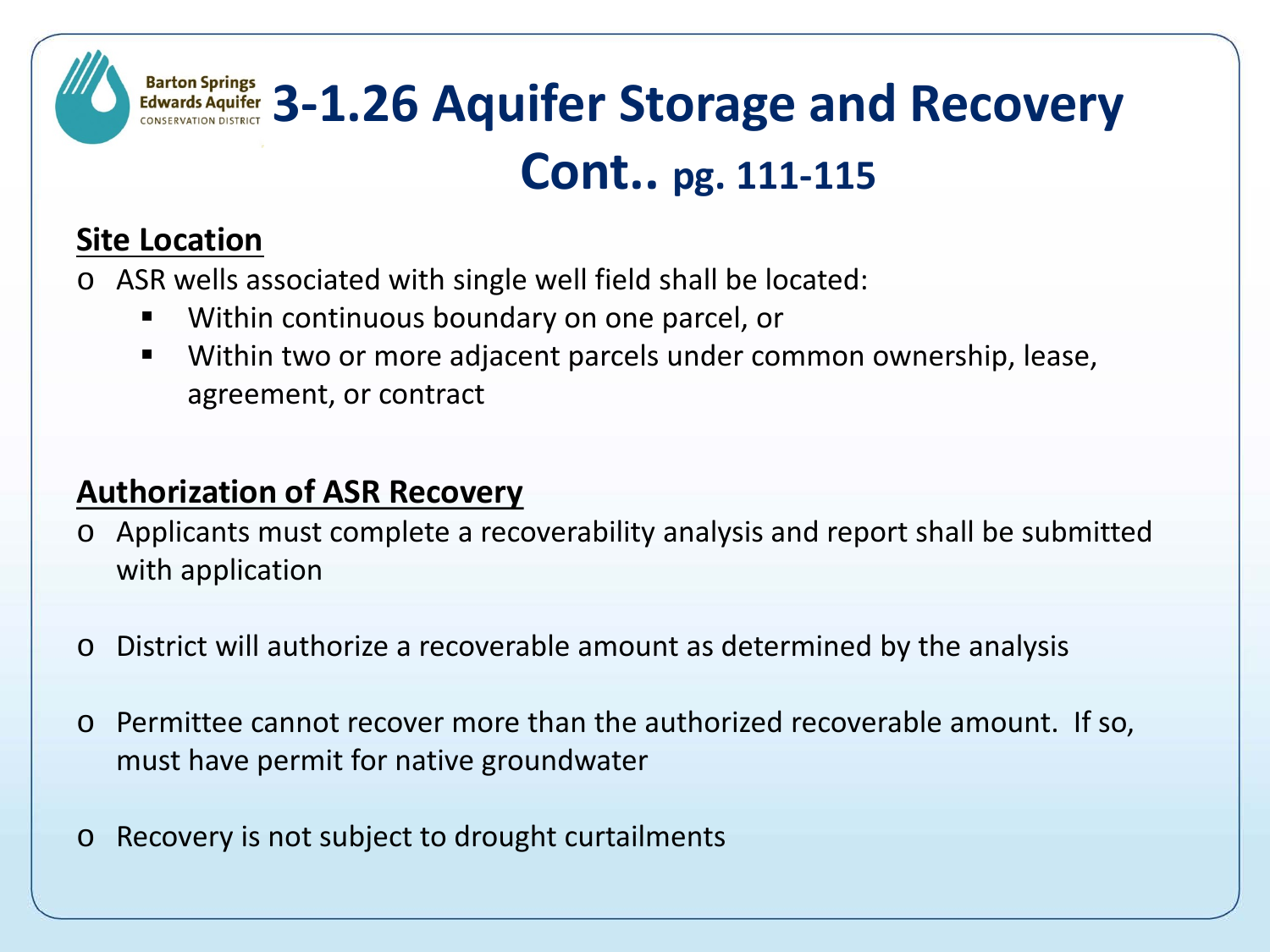#### **3-1.26 Aquifer Storage and Recovery Edwards Aquifer Cont... pg. 111-115**

#### **Accounting and Reporting**

**Barton Springs** 

**CONSERVATION DISTRICT** 

- o Monthly meter reading and volume accounting
	- Source water produced, source water stored, recovered water
- o Water quality monitoring and reporting
	- Annual basis submit water quality results required by TCEQ
	- Additional testing for first year and when recover more than 50%
	- GM may require more frequent and additional constituents
- o Annual Reporting for each FY
	- No later than Sept. 30<sup>th</sup>, permittee shall submit a concise annual report that includes: all volume accounting, water quality data, observation well data, injection pressures, infrastructure or operational changes
- o Operations Report
	- Every 5 years the permittee shall submit a detailed report that includes: overview of operations and maintenance, project performance, complications, meter calibration report